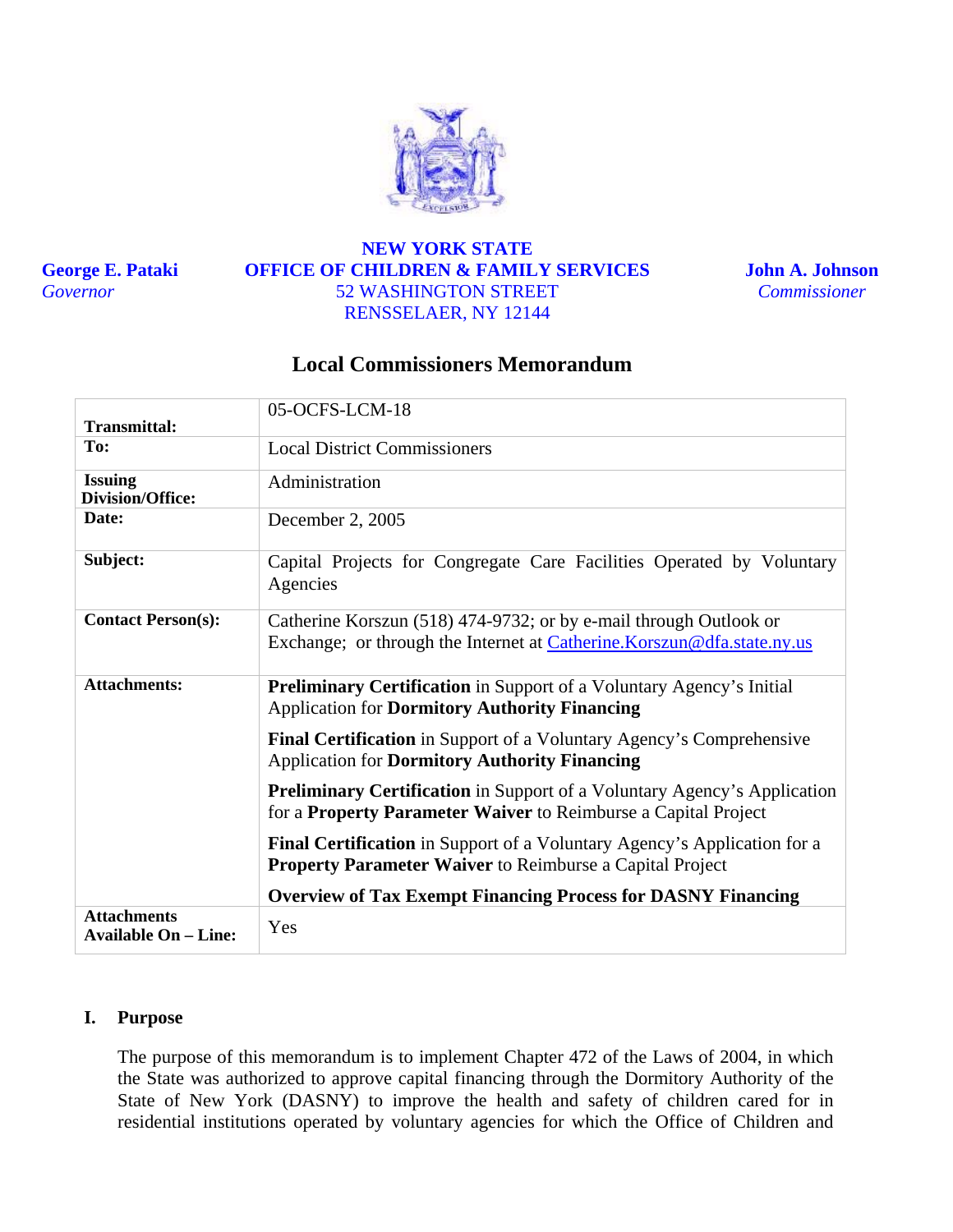Family Services (OCFS) establishes a maintenance rate. The memorandum also provides an alternate method for congregate programs to apply for capital financing through a waiver in the property parameters of the programs' maximum State aid rates.

## **II. Background**

In accord with Chapter 472 of the Laws of 2004, OCFS is authorized to receive applications for capital improvement projects for residential institutions that serve 13 or more foster children and/or children placed by Committees on Special Education (CSEs). Under this law, DASNY may issue no more than \$30 million in bonds, which is to be utilized for capital projects to equip, renovate or replace existing residential institutions to improve the health and safety of children in care. The financing costs that are associated with approved projects will be in addition to the \$30 million authorization for capital construction costs.

In addition, as part of OCFS' maximum State aid rate package for the 2005-06 rate year, OCFS received approval to authorize congregate foster care programs to provide an alternative reimbursement mechanism for capital projects through waivers of the property parameters used in the existing rate structure.

## **III. Program Implications**

## **A. Application for DASNY Financing Mechanism**

OCFS has established an application process with two phases. The initial phase allows the applicant, with a minimal outlay of expenditures, to describe the purpose and scope of its project, to explain how its project meets the established criteria, to discuss its qualifications, and to estimate the project costs. The initial phase will facilitate the identification of proposals that best meet the established criteria and the identification of those proposals that have the greatest potential to successfully complete the comprehensive application process. Applicants are directed in this initial phase not to expend funds for various consulting services, and not to obtain or submit line drawings or blue prints.

Those agencies that best meet the necessary program and fiscal qualifications in the initial application phase, and are identified as having the greatest potential to successfully complete the next phase, will be invited to complete the comprehensive phase of the application process. The comprehensive phase will require an agency to expend the necessary funds to specify the details of the proposed capital project.

## **1. Procedure for Submitting Initial Application for DASNY Financing**

a) Eligible voluntary agencies have been notified of the DASNY financing opportunity specified in this LCM, and have been advised regarding the submission of an initial application. An agency that wishes to apply may submit its proposal to the applicable OCFS regional office or other governmental agency that licenses and monitors the residential program, as well as to the OCFS Rate Setting Unit. Directions regarding the submission of an initial application for DASNY financing are contained in the application packet, which can be obtained at the following Internet address: <http://www.ocfs.state.ny.us/main/rates/>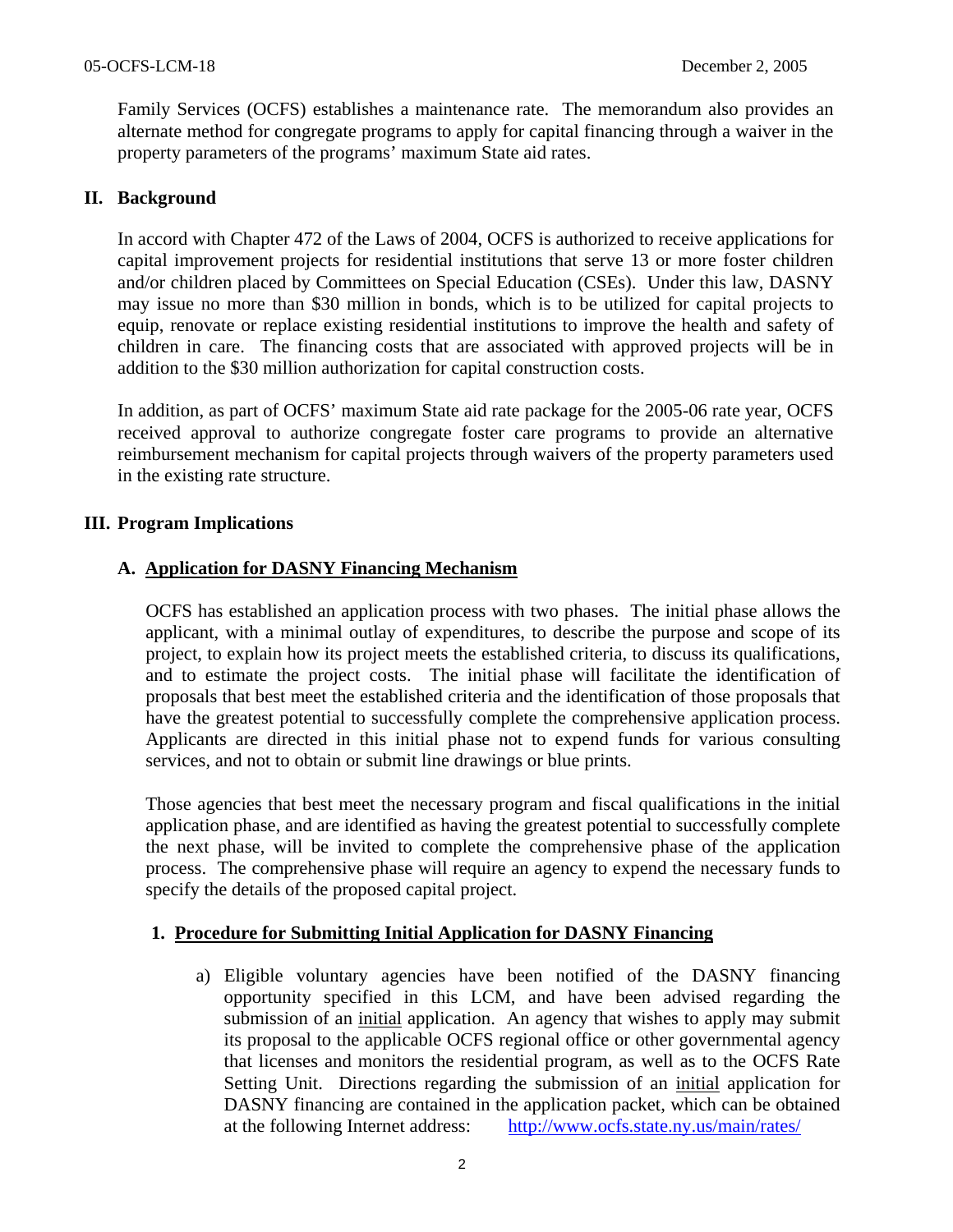- b) The initial target date for submitting applications to OCFS for DASNY financing is **January 31, 2006.**
- c) As part of the application, voluntary agencies have been directed to obtain preliminary support of their proposed capital project from existing or prospective referral sources. Though there is no minimum standard, for existing programs, voluntary agencies have been strongly encouraged to obtain certifications (formats attached) from referral sources that represent at least 80 percent of the children served in the program that will be affected by the capital project. Support from referral sources will be an important consideration in the approval process for proposals.
- d) Attached is a format for a **Preliminary Certification** that an LDSS would use to document its support of an agency's initial application for DASNY financing.
- e) Attached also is a format for a **Final Certification** that an LDSS would use to document its support of an agency's comprehensive application for DASNY financing, should that agency be invited to complete such an application.

## **2. OCFS Criteria for Evaluating DASNY Proposals**

- a) The project must be necessary to address the health and safety needs of children at the institution, as follows:
	- i. Applications will be considered that propose to improve compliance with health and safety requirements that affect children in the residential program. For institutions that OCFS does not license, the need to improve compliance with health and safety requirements must be confirmed or verified in writing through letters or reports from the applicable governmental agency that licenses or monitors the program, from building inspectors, or from other professionals who have no vested interest in the agency.
	- ii. Applications also will be considered that focus on improving the health and safety of specialized groups of children being served in the institution by improving the ability of a residential program to provide required program services. Following are examples of such conditions:
		- 1. The existing physical plant may need to be improved or reconfigured to better serve specialized groups of children in the program (e.g., reconfiguring room space to better meet the needs of severely disturbed children or children with other specialized clinical needs; or changing the overall unit structure to improve supervision of children and reduce possible injuries to children). For institutions that OCFS does not license, specific documentation of the need for such changes must be provided in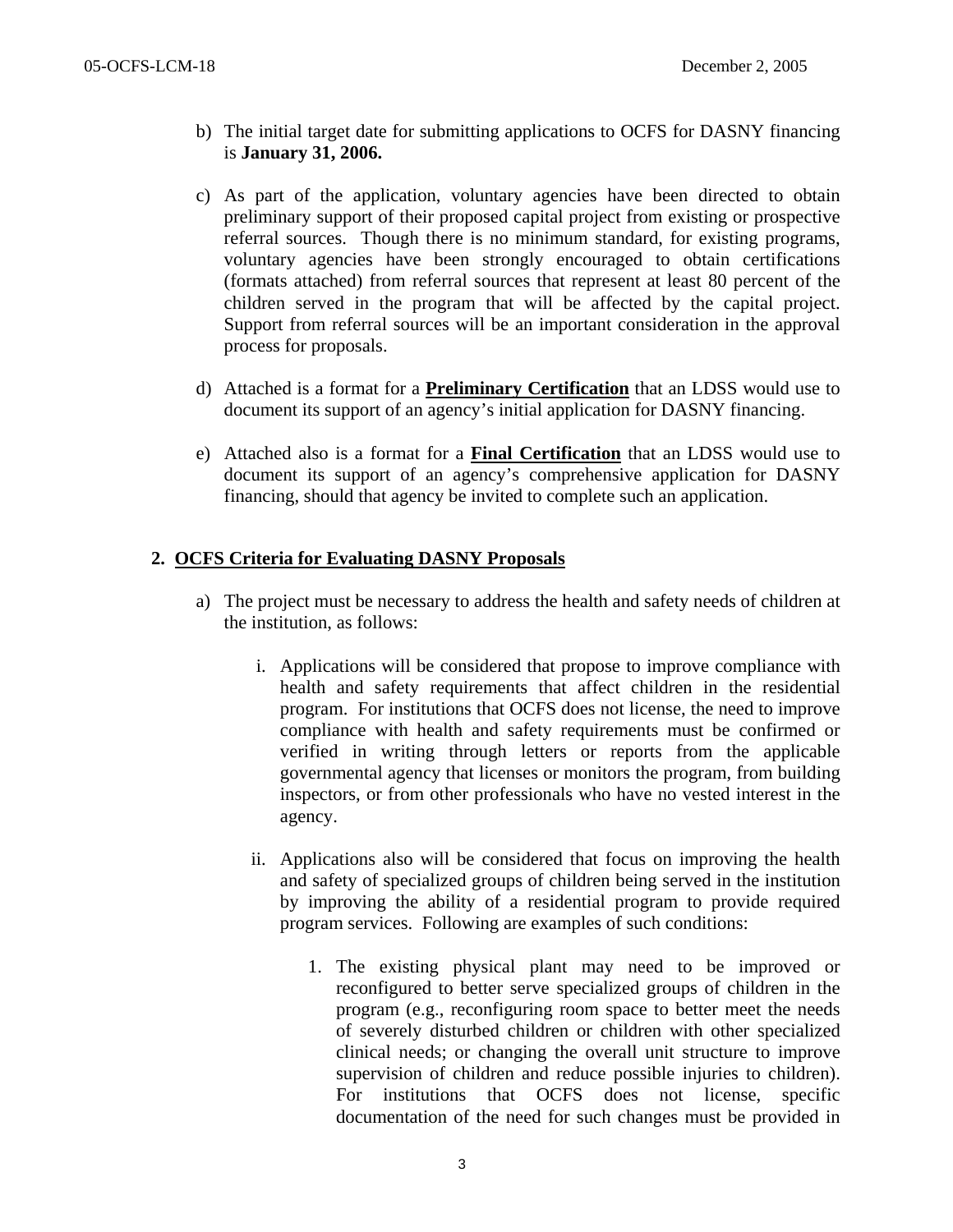the form of site visit citations, incidence reports, or other recommendations from the applicable governmental agency that licenses or monitors the residential program.

- 2. The existing physical plant may need to be modified to make it more accessible under the Americans with Disabilities Act (ADA), where there is no other reasonable accommodation that would address the accessibility issues. Documentation must be provided which states the nature of the accessibility issue and the alternatives considered by the agency. For institutions that OCFS does not license, specific documentation of the need for such changes must be provided from the applicable governmental agency that licenses or monitors the residential program.
- b) The following factors will also be considered by OCFS in determining which applicants will be invited to submit a Comprehensive Application:
	- i. bed utilization in an existing program that demonstrates the ongoing demand for the program;
	- ii. relative need for the project compared to other applicants;
	- iii. appropriateness in the physical design of a reconfigured program to improve the health and safety of children in the program (e.g., by eliminating architectural barriers, by creating smaller units, or by providing for the importation of services to support a safer and more effective program);
	- iv. flexibility in the physical design of a reconfigured program to provide for better supervision and/or allow for changing staffing patterns or other creative structural arrangements (e.g., design strategies that allow for beds to be readily incorporated from one unit to an adjacent unit to more safely and flexibly accommodate gender, treatment or other specialized program needs);
	- v. preliminary certifications in support of the proposed project;
	- vi. financial strength and viability of the applicant agency, and the assessment of project costs as reasonable, necessary and cost effective; and
	- vii. OCFS decisions regarding statewide bed planning and development.
- c) In addition, DASNY staff will assess the likelihood of applicants to meet the tax exempt financing requirements.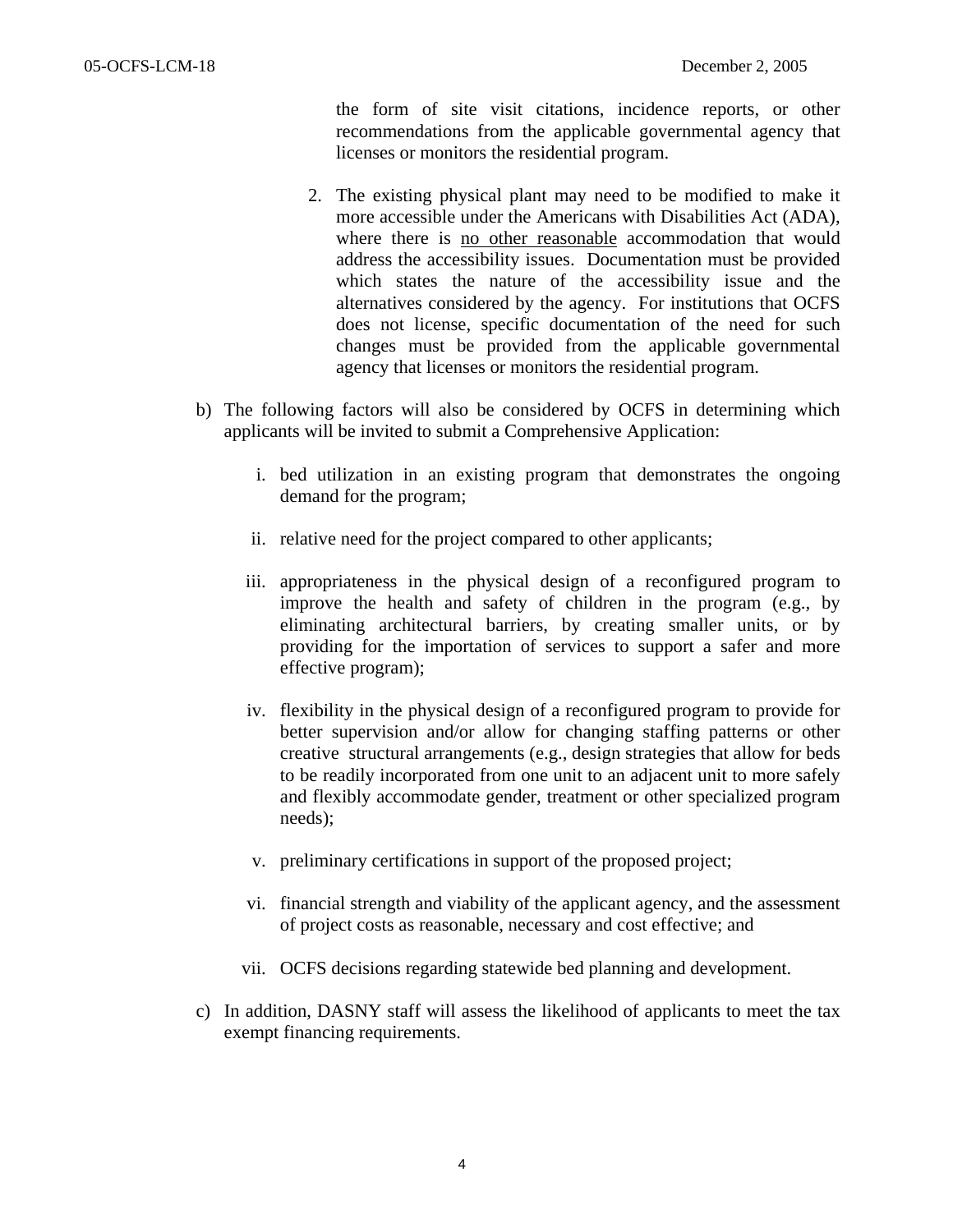## **3. The Comprehensive Phase of DASNY Application Process**

- a) Those agencies invited to complete the comprehensive phase of the application process will be advised regarding the necessary steps to complete the process.
- b) The following determinations will need to be made by the State regarding those agencies that are invited to complete the comprehensive phase and that submit their completed applications:
	- i. OCFS, the Division of the Budget, DASNY, and any other State agency that licenses the institution must approve the project plans and specifications as necessary to address the health and safety needs of the children in care at the institution.
	- ii. OCFS, the Division of the Budget, and DASNY must approve all aspects of the project, including the qualifications of the applicant agency, and including an assessment of the project costs as reasonable, necessary and cost effective.
	- iii. Referral sources must provide final certifications in support of the proposed project.

## **4. Security Interest Requirements for DASNY Financing**

- a) An agency that is approved for DASNY financing will be required to enter into a lease, sublease or other agreement with DASNY which will require the agency to:
	- i. establish an account with a bank or trust company and enter into contracts with all payors that provide for the deposit of all the funds it receives for providing residential care to children in the financed program, including all payments from social services districts and school districts;
	- ii. provide DASNY with a security interest in the account so that DASNY receives its required monthly payments from the account before the institution can access the funds;
	- iii. provide DASNY with a mortgage or other interest in the real property used by the institution to provide residential services; and
	- iv. continue to operate the program during the period of the agreement with DASNY; and where the program ceases operations during that time, that a qualified replacement not-for-profit entity could assume the responsibility for continuing to provide a residential institution for children on that site and assume the obligations under the agreement.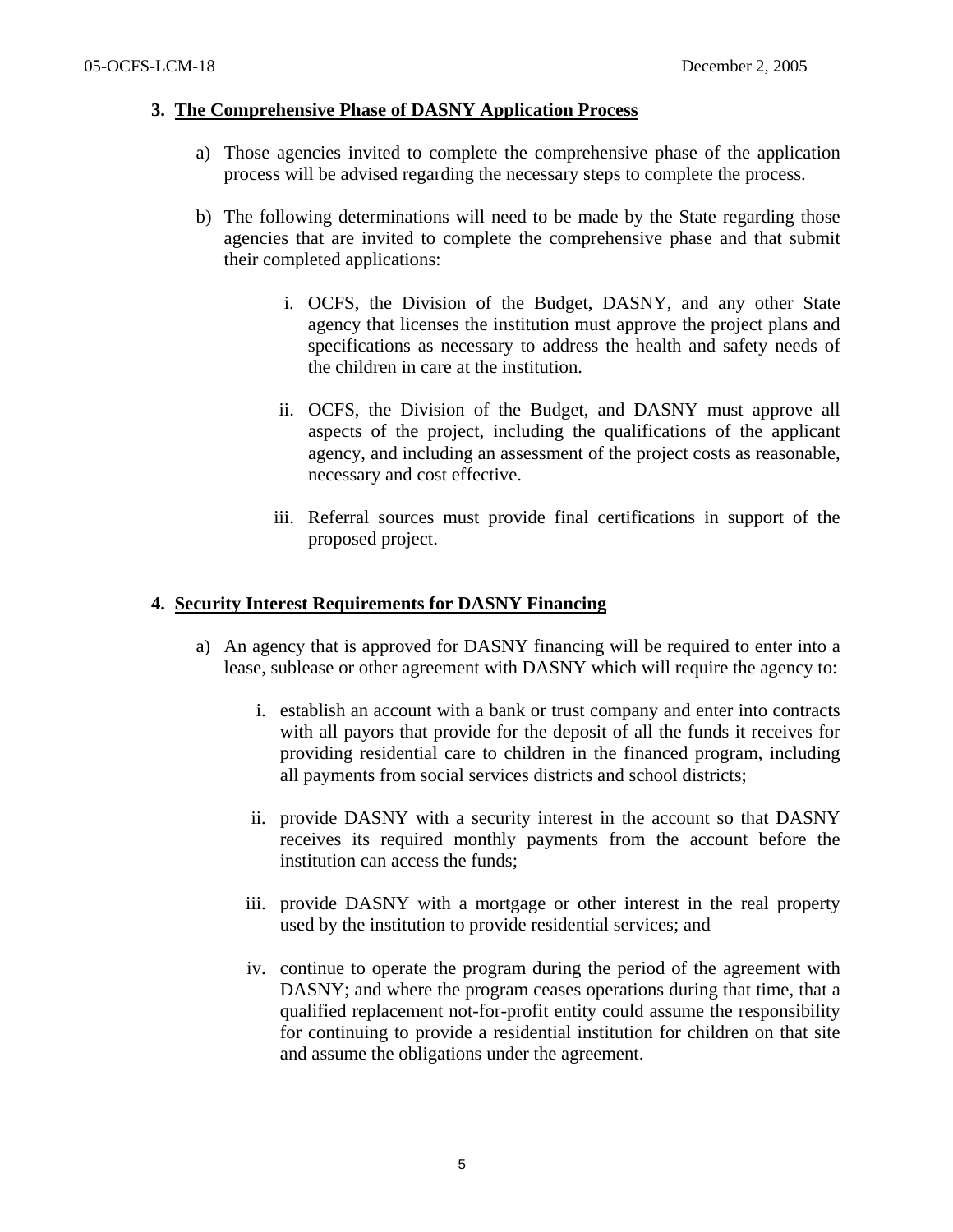### **5. Rates and Reimbursement Mechanisms for DASNY Financing**

- a) For those programs approved for DASNY financing under this new law, OCFS will establish a capital financing add-on rate to cover the approved capital costs associated with any foster children and Committee on Special Education (CSE) children placed in a financed program.
- b) Local social services districts (LDSS) or school districts responsible for the maintenance costs for a child being served in a program for which DASNY financing is approved will be required to pay the add-on rate calculated by OCFS to support the DASNY payments.
- c) For CSE placements for the September through June period, the LDSS would be responsible for paying the add-on rate. The LDSS would receive 40 percent reimbursement from the State and 20 percent reimbursement from the applicable school district for the add-on rate costs, in accordance with existing aid formulas for CSE maintenance. For CSE placements for July and August, the local school district would be responsible for paying the add-on rate, and the school district would receive reimbursement from the State and the county in accordance with the existing aid formulas for the CSE placements for the summer months.
- d) For foster children, the LDSS would be responsible for paying the add-on rate, and the State would reimburse the LDSS for 50 percent of the add-on rate, net of any available federal funding for those costs that exceed the LDSS' foster care block grant allocation.
- e) If the LDSS or school district fails to pay the add-on rate, the Office of the State Comptroller is authorized by Chapter 472 of the laws of 2004 to direct the intercept of State reimbursement to the non-compliant district. The intercept amount will be certified by OCFS or the State Education Department, as applicable, to cover the unpaid add-on rate to DASNY.

## **B. Alternative Application for Capital Financing Using Property Parameter Waiver**

DASNY financing may not be an appropriate mechanism for some projects currently seeking to improve the health and safety of children in care. This is because DASNY financing may not be the most cost-effective mechanism, or because the need for the capital project is time sensitive, or because the demand for DASNY financing may be greater than the \$30 million bonding authority. Therefore, effective July 1, 2005, an alternative mechanism was made available which provides a reimbursement mechanism for capital projects within the existing rate structure.

Similar to the procedure for DASNY financing, the application process for capital financing using the Property Parameter Waiver will involve a two-phased approach that requires an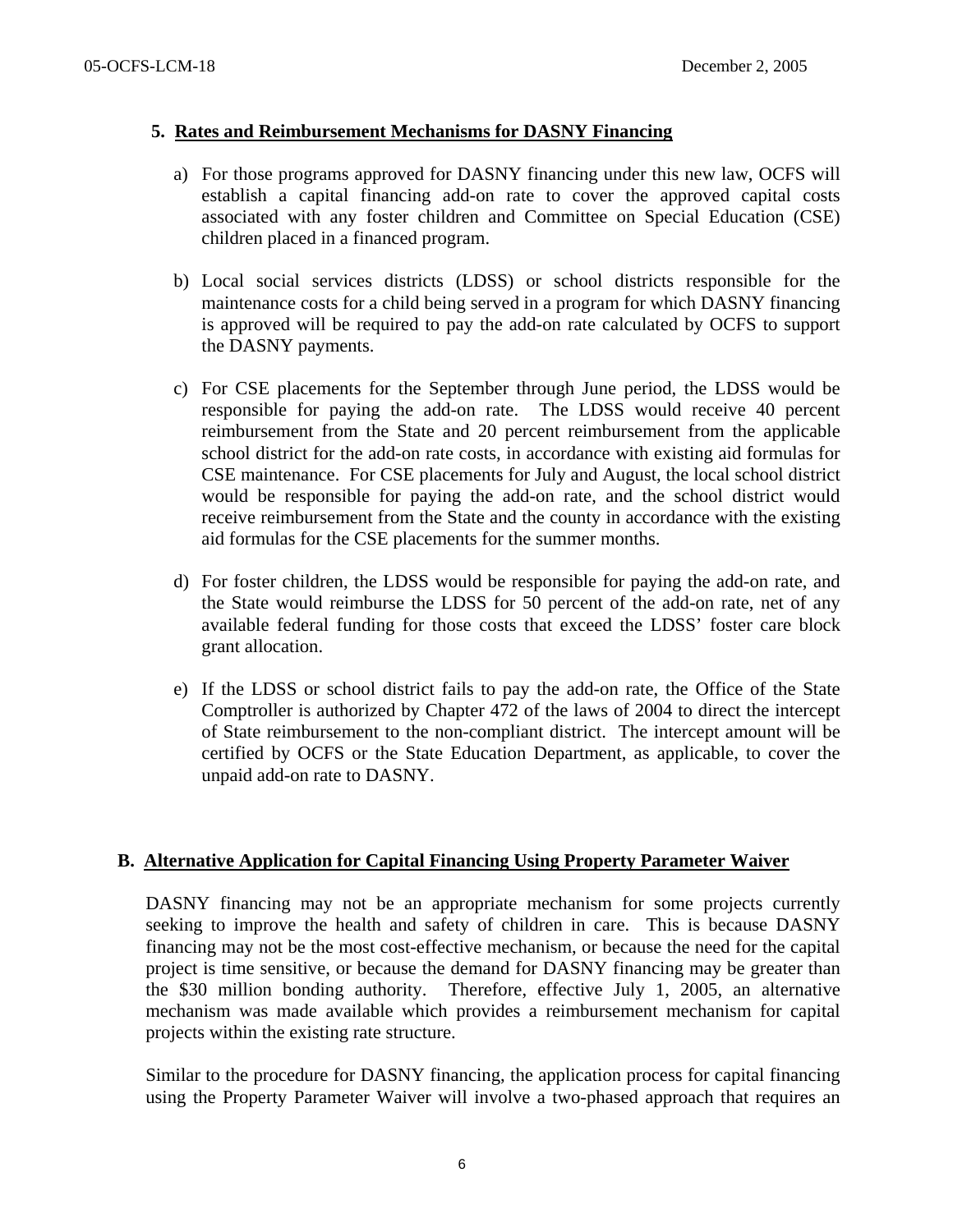initial application, followed by a comprehensive application for those agencies that are advised to complete the comprehensive phase.

## **1. Procedure for Submitting Initial Application for Property Parameter Financing**

- a) As with DASNY financing, eligible agencies have been notified of the Property Parameter Waiver financing opportunity specified in this LCM, and have been advised regarding the submission of an initial application. An agency that operates a congregate care program for which OCFS establishes a maximum State aid rate may submit its proposal for Property Parameter Waiver financing to the applicable OCFS regional office or other governmental agency that licenses or monitors the program, as well as to the OCFS Rate Setting Unit. Directions regarding the submission of the initial application are contained in the application packet for the Property Parameter Waiver, which can be obtained at the following Internet address: <http://www.ocfs.state.ny.us/main/rates/>
- b) A voluntary agency may apply for capital project financing within the existing rate structure, including a waiver of the fixed property parameter component of its program-specific State aid rate, where needed. This procedure provides for additional reimbursement within the existing maximum State aid rate for supporting a capital project to replace or reconfigure residences to improve the health and safety of the children in care. The health and safety criteria specified above in Section III. A., as the framework for submitting DASNY applications, will be applicable as well to applications for the Property Parameter Waiver.
- c) As part of the application, voluntary agencies have been directed to obtain preliminary support of their proposed capital project from existing or prospective referral sources. Though there is no minimum standard, voluntary agencies are encouraged to obtain certifications (formats attached) from referral sources that represent at least 80 percent of the children served in the program that will be affected by the capital project. Support from referral sources will be an important consideration in the approval process for such waiver proposals.
	- i. Attached is a format for a **Preliminary Certification** that an LDSS would use to document its support of an agency's initial application for Property Parameter financing.
	- ii. Attached also is a format for a **Final Certification** that an LDSS would use to document its support of an agency's comprehensive application for Property Parameter financing, should that agency be invited to complete such an application.
- d) When considering a decision to support funding for a capital project using the Property Parameter Waiver versus the DASNY mechanism, one should consider the Property Parameter Waiver for the following reasons: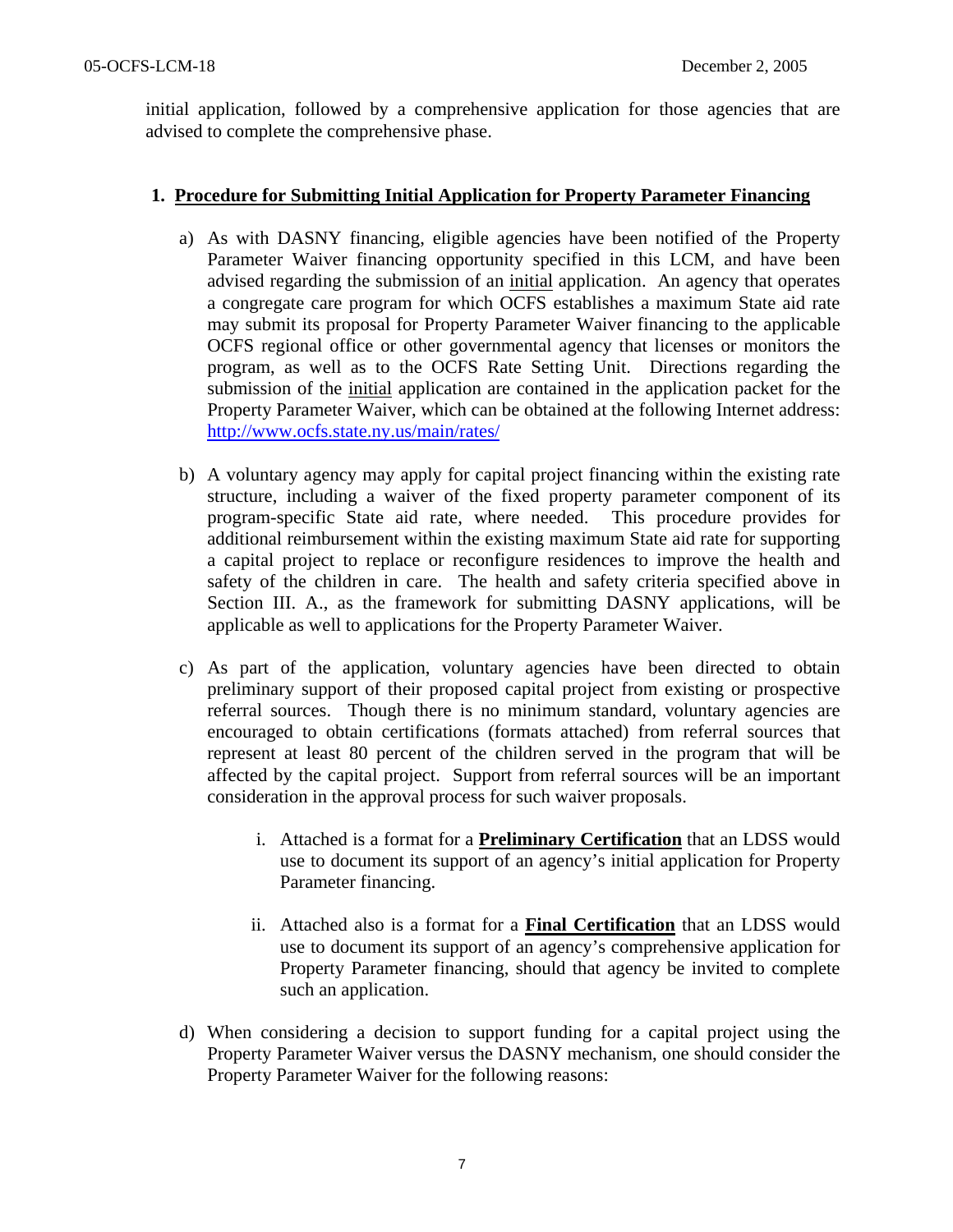- i. Certain projects may be more cost-effective under the Property Parameter Waiver, when considering the overall demands and requirements of the DASNY application process, including substantial financing fees that are assessed for each project. See the attached Overview of Tax Exempt Financing Process for further information on these requirements.
- ii. The Property Parameter Waiver may be a better mechanism for capital projects that are needed sooner rather than later. This is because the DASNY application and approval process may take substantial time based on the need to "pool" all DASNY proposals for the purpose of issuing one bond, and the need to have all projects begin at the same time.
- iii. The DASNY bonding authority for Chapter 472 capital projects in voluntary agencies is currently limited to \$30 million. Thus, there is currently a legislative funding limit on the number of proposals that can obtain DASNY financing.

## **2. The Comprehensive Phase of Property Parameter Waiver Process**

- a) Those agencies invited to complete the comprehensive phase of the application process will be advised regarding the necessary steps to complete the process.
- b) The following determinations will need to be made by the State regarding those agencies that are invited to complete the comprehensive phase and that submit their completed applications:
	- i. OCFS, the Division of the Budget, and any other State agency that licenses the institution must approve the project plans and specifications as necessary to address the health and safety needs of the children in care at the institution.
	- ii. OCFS, and the Division of the Budget, and any other State agency that licenses the institution must approve all aspects of the project, including the qualifications of the applicant agency, and including an assessment of the project costs as reasonable, necessary and cost effective.
	- iii. Referral sources must provide final certifications in support of the proposed project.

#### **3. Reimbursement Mechanisms for Property Parameter versus DASNY Financing**

a) For those programs approved for Property Parameter Financing, OCFS will intensify the existing maximum State aid rate to cover the approved capital costs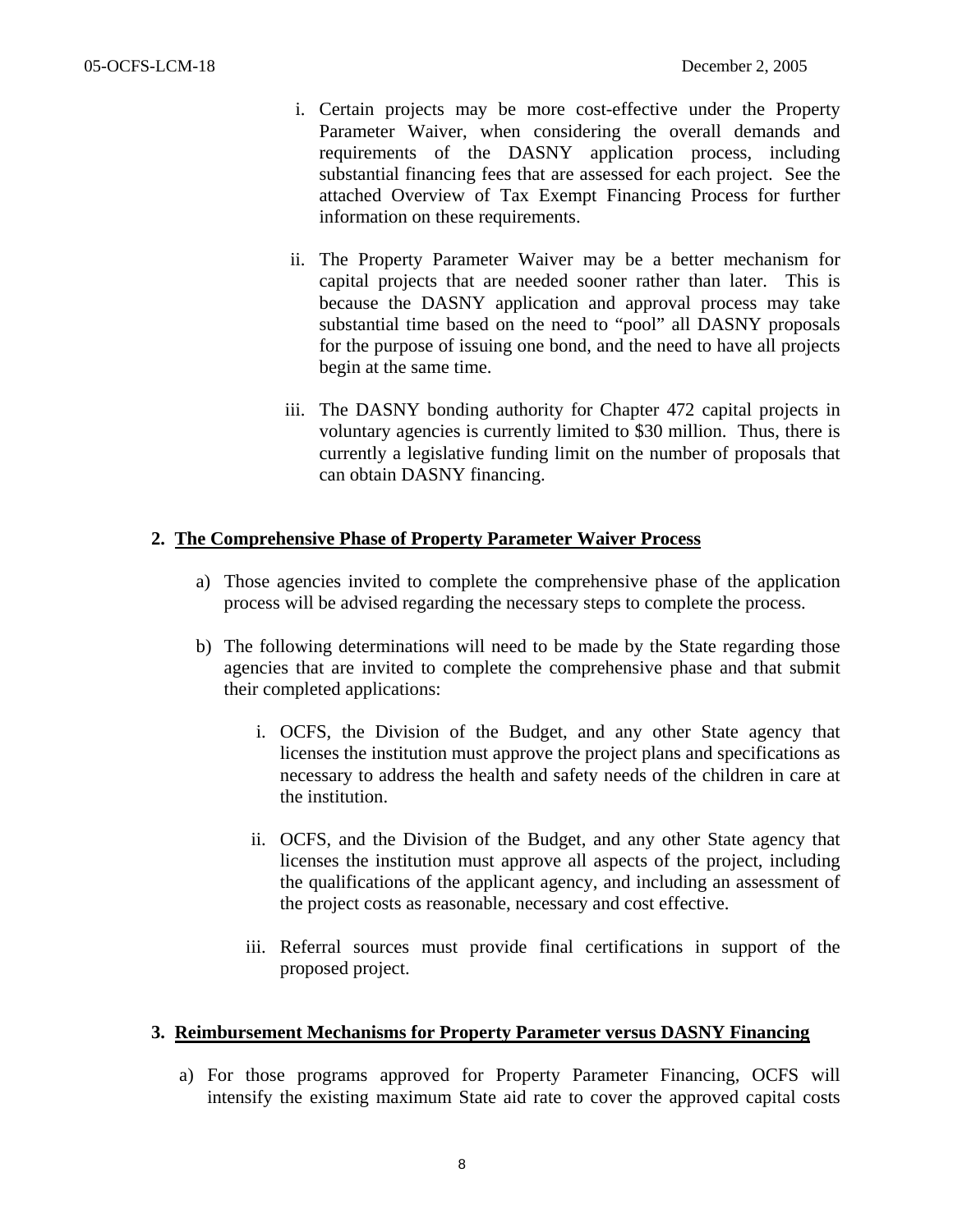associated with any foster children and Committee on Special Education (CSE) children placed in a financed program.

- b) The following State reimbursement formulas will be applicable based on whether a capital project is financed through the Property Parameter Waiver or the DASNY mechanism:
	- i. For foster care placements, reimbursement under the Property Parameter Waiver will be limited to the foster care block grant, net of any available federal funding; whereas, under the DASNY financing mechanism, the State would reimburse the LDSS for 50 percent of the DASNY add-on rate, net of any available federal funding for those costs that exceed the LDSS' foster care block grant allocation.
	- ii. For CSE placements, the existing formula for reimbursing CSE maintenance would be applicable to either the DASNY add-on rate mechanism or the Property Parameter Waiver. This means that for the regular school year, September through June, the LDSS would be responsible to pay the additional costs and would receive 40 percent reimbursement from the State and 20 percent reimbursement from the applicable school district. For July and August, the applicable school district would be responsible for payment of these additional costs, and the school district would receive reimbursement from the State Education Department and the county in accordance with the existing aid formulas for CSE placements during the summer.

## **IV. Contact Information**

Any questions regarding the policies or procedures for the mechanisms specified in this LCM should be directed to:

Catherine Korszun (518) 474-9732; or by e-mail through Outlook or Exchange; or through the Internet at [Catherine.Korszun@dfa.state.ny.us](mailto:Catherine.Korszun@dfa.state.ny.us)

*/s/ Susan A. Costello* 

 $\overline{\phantom{a}}$ 

**Issued By:**  Name: Susan A. Costello Title: Deputy Commissioner Division/Office: Administration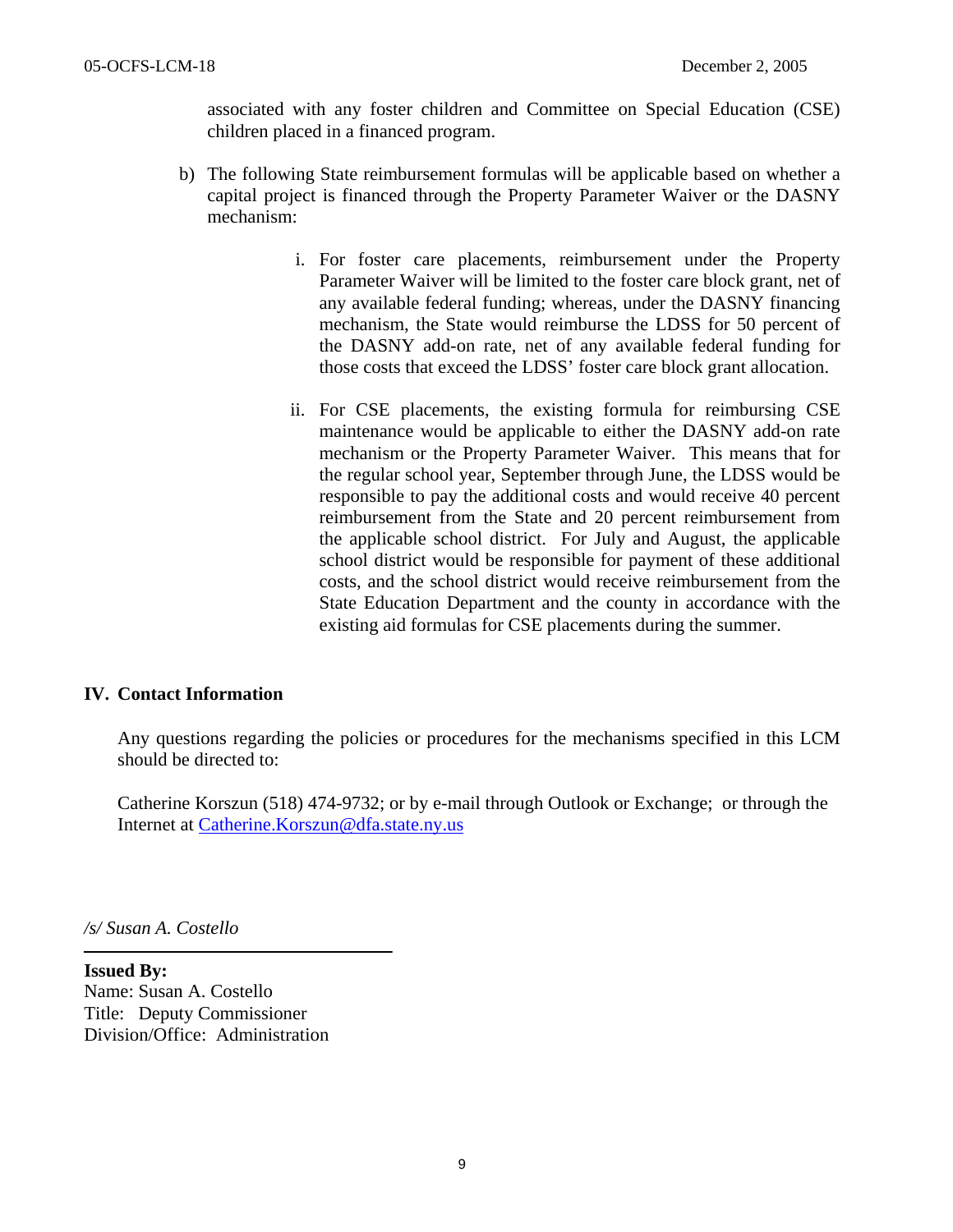## **Preliminary Certification in Support of an Agency's Initial Application for DASNY Financing**

This **preliminary certification** is being submitted in support of the below named agency's initial application for a capital improvement project using the **DASNY financing mechanism** authorized by Chapter 472 of the Laws of 2004. I understand that in submitting this certification, I am registering my district's preliminary support for the ongoing public need of the program identified by the below named agency as well as for the capital project that the agency is proposing to the State for the purpose of improving the health and safety of children in its residential program.

I understand that the State will permit certain applicants to complete a comprehensive application, if so qualified. I understand further that as part of that process, the below named agency would develop detailed project plans and costs, and that those documents would be made available to me in the event that I am requested to complete a final certification in support of the agency's application for DASNY financing. In signing this **preliminary certification**, I am recognizing the potential increase in the cost of said program should it be approved by the State for DASNY financing.

I further understand that if this capital project is approved, OCFS would establish an annual capital financing add-on rate that is over and above the established maximum State aid rate; that said add-on rate would cover the approved capital costs associated with any foster children and Committee on Special Education (CSE) children placed in the applicable program; that said addon rate would be effective for the term of the bond that is issued to support the financing of the project; that for foster care placements, the State would reimburse each referring social services district at 50 percent of the DASNY add-on rate, net of any available federal funding for those costs that exceed the social services district's foster care block grant allocation; and that for CSE placements, the existing formulas for reimbursing CSE maintenance would apply to the DASNY add-on rate.

|                                               | hereby certify that                     |                                                      |  |
|-----------------------------------------------|-----------------------------------------|------------------------------------------------------|--|
| <b>Commissioner or Other Official (print)</b> |                                         | <b>Name of District (print)</b>                      |  |
| supports the                                  | <b>Name of Voluntary Agency (print)</b> | in its initial application for approval of a capital |  |

**project for the program referenced by said agency in its attached letter of \_\_\_\_\_\_\_\_\_\_\_\_\_\_\_\_\_\_\_\_\_.** 

 **Date of Letter** 

**I further certify that I am not aware of any ongoing investigations by governmental or nongovernmental entities regarding concerns about the program or fiscal operations of the agency referenced above.** 

**\_\_\_\_\_\_\_\_\_\_\_\_\_\_\_\_\_\_\_\_\_\_\_\_\_\_\_\_\_\_\_\_\_\_\_\_\_ \_\_\_\_\_\_\_\_\_\_\_\_\_\_\_\_\_\_\_\_\_\_\_\_\_\_\_\_\_\_** 

**Commissioner or Other Official's Signature Date Signed Date Signed**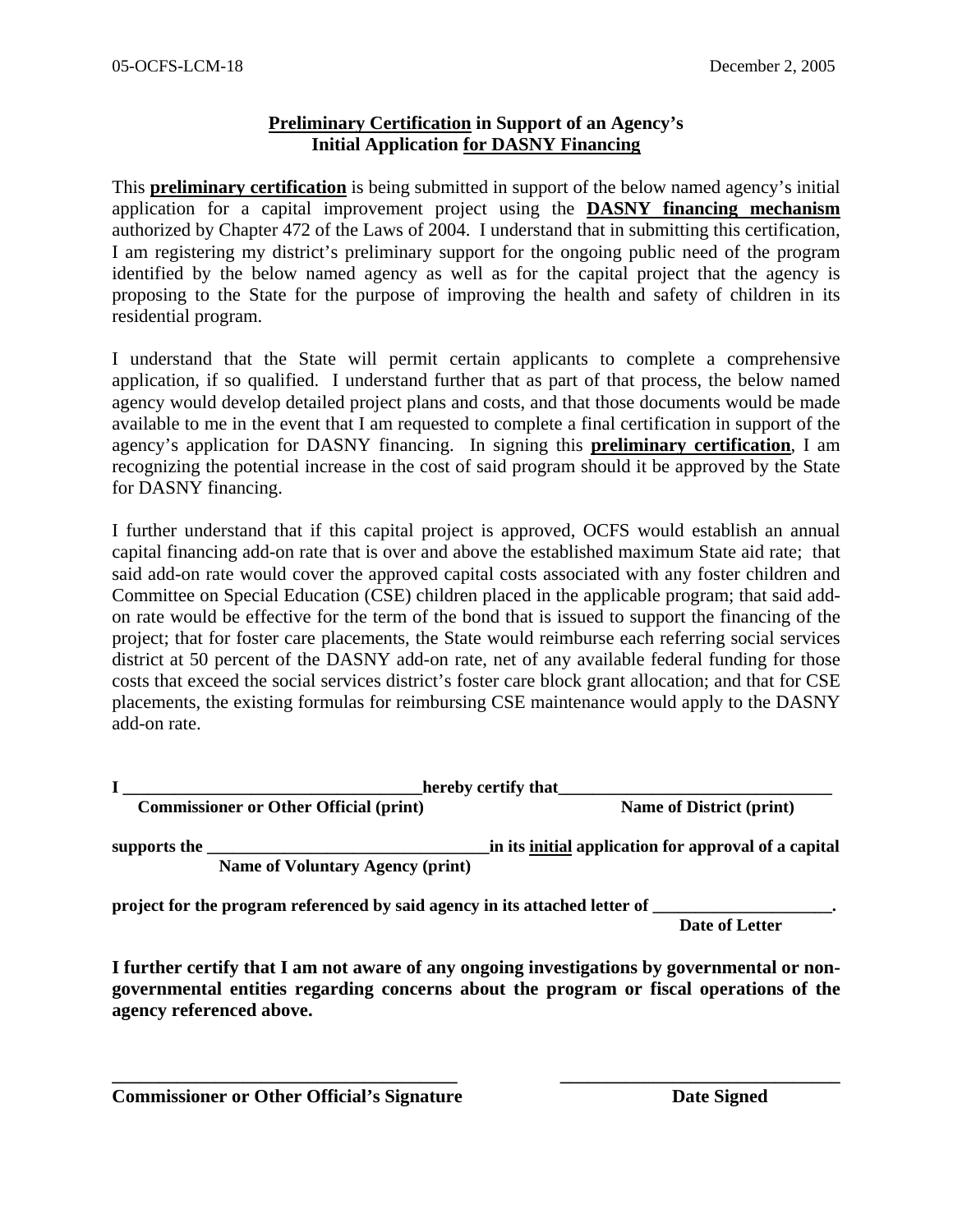### **Final Certification in Support of an Agency's Comprehensive Application for DASNY Financing**

This **final certification** is being submitted in support of the below named agency's comprehensive application for a capital improvement project using the **DASNY financing mechanism** authorized by Chapter 472 of the Laws of 2004. I understand that in submitting this certification, I am registering my district's final support for the public need of the program identified by the below named agency, as well as for the capital project that the agency is proposing to the State for the purpose of improving its residential program.

In signing this **final certification**, I further understand that if this capital project is approved, OCFS would establish an annual capital financing add-on rate that is over and above the established maximum State aid rate; that said add-on rate would cover the approved capital costs associated with any foster children and Committee on Special Education (CSE) children placed in the applicable program; that said add-on rate would be effective for the term of the bond that is issued to support the financing of the project; that for foster care placements, the State would reimburse each referring social services district at 50 percent of the DASNY add-on rate, net of any available federal funding for those costs that exceed the social services district's foster care block grant allocation; and that for CSE placements, the existing formulas for reimbursing CSE maintenance would be applicable to the DASNY add-on rate.

|                                               | hereby certify that                     |                                                    |  |
|-----------------------------------------------|-----------------------------------------|----------------------------------------------------|--|
| <b>Commissioner or Other Official (print)</b> |                                         | <b>Name of District (print)</b>                    |  |
| supports the                                  |                                         | in its final application for approval of a capital |  |
|                                               | <b>Name of Voluntary Agency (print)</b> |                                                    |  |

project for the program referenced by said agency in its attached letter of

 **Date of Letter** 

**I further certify that I am not aware of any ongoing investigations by governmental or nongovernmental entities regarding concerns about the program or fiscal operations of the agency referenced above.** 

**\_\_\_\_\_\_\_\_\_\_\_\_\_\_\_\_\_\_\_\_\_\_\_\_\_\_\_\_\_\_\_\_\_\_\_\_\_ \_\_\_\_\_\_\_\_\_\_\_\_\_\_\_\_\_\_\_\_\_\_\_\_\_\_\_\_\_\_** 

**Commissioner or Other Official's Signature**  Date Signed **Date Signed**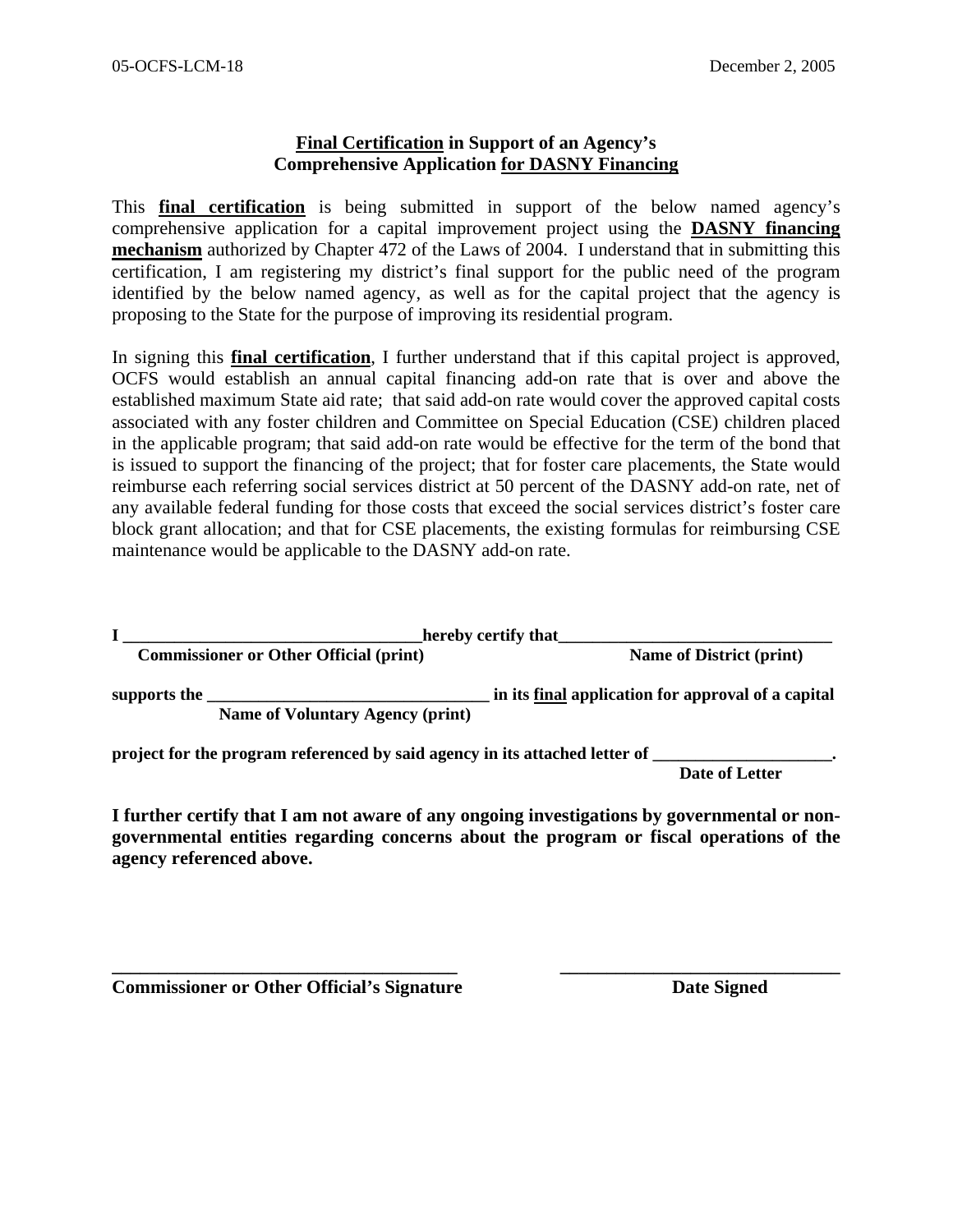## **Preliminary Certification in Support of an Agency's Initial Application for Property Parameter Waiver to Reimburse a Capital Project**

This **preliminary certification** is being submitted in support of the below named agency's application for a capital improvement project using the **Property Parameter Waiver** mechanism. I understand that in submitting this certification, I am registering my district's support for the public need of the program identified by the below named agency as well as my support for the capital project that the agency is proposing to the State for the purpose of improving its residential program.

I understand that the State will permit certain applicants to complete a comprehensive application, if so qualified. I understand further that as part of that process, the below named agency would develop detailed project plans and costs, and that those documents would be made available to me in the event that I am requested to complete a final certification in support of the agency's application for Property Parameter Waiver financing. In signing this **preliminary certification**, I am recognizing the potential increase in the cost of said program should it be approved by the State.

I further understand that if this capital project is approved, OCFS would include the annual cost to support the capital project as part of an intensified maximum State aid rate established for the applicable program; that the property intensification component of the rate would cover the approved capital costs associated with any foster children and Committee on Special Education (CSE) children placed in the applicable program; that the intensified rate would be effective for the term of the financing arrangement approved to support the project; and that for foster care placements, reimbursement of the intensified rate under the Property Parameter Waiver will be limited to the social services district's foster care block grant, net of any available federal funding; and that for CSE placements, the existing formulas for reimbursing CSE maintenance would be applicable to the intensified rate.

| hereby certify that                           |                                         |                                                      |  |
|-----------------------------------------------|-----------------------------------------|------------------------------------------------------|--|
| <b>Commissioner or Other Official (print)</b> |                                         | <b>Name of District (print)</b>                      |  |
| supports the                                  | <b>Name of Voluntary Agency (print)</b> | in its initial application for approval of a capital |  |

**project for the program referenced by said agency in its attached letter of** 

 **Date of Letter** 

**I further certify that I am not aware of any ongoing investigations by governmental or nongovernmental entities regarding concerns about the program or fiscal operations of the agency referenced above.** 

**\_\_\_\_\_\_\_\_\_\_\_\_\_\_\_\_\_\_\_\_\_\_\_\_\_\_\_\_\_\_\_\_\_\_\_\_\_ \_\_\_\_\_\_\_\_\_\_\_\_\_\_\_\_\_\_\_\_\_\_\_\_\_\_\_\_\_\_** 

**Commissioner or Other Official's Signature Date Signed Date Signed**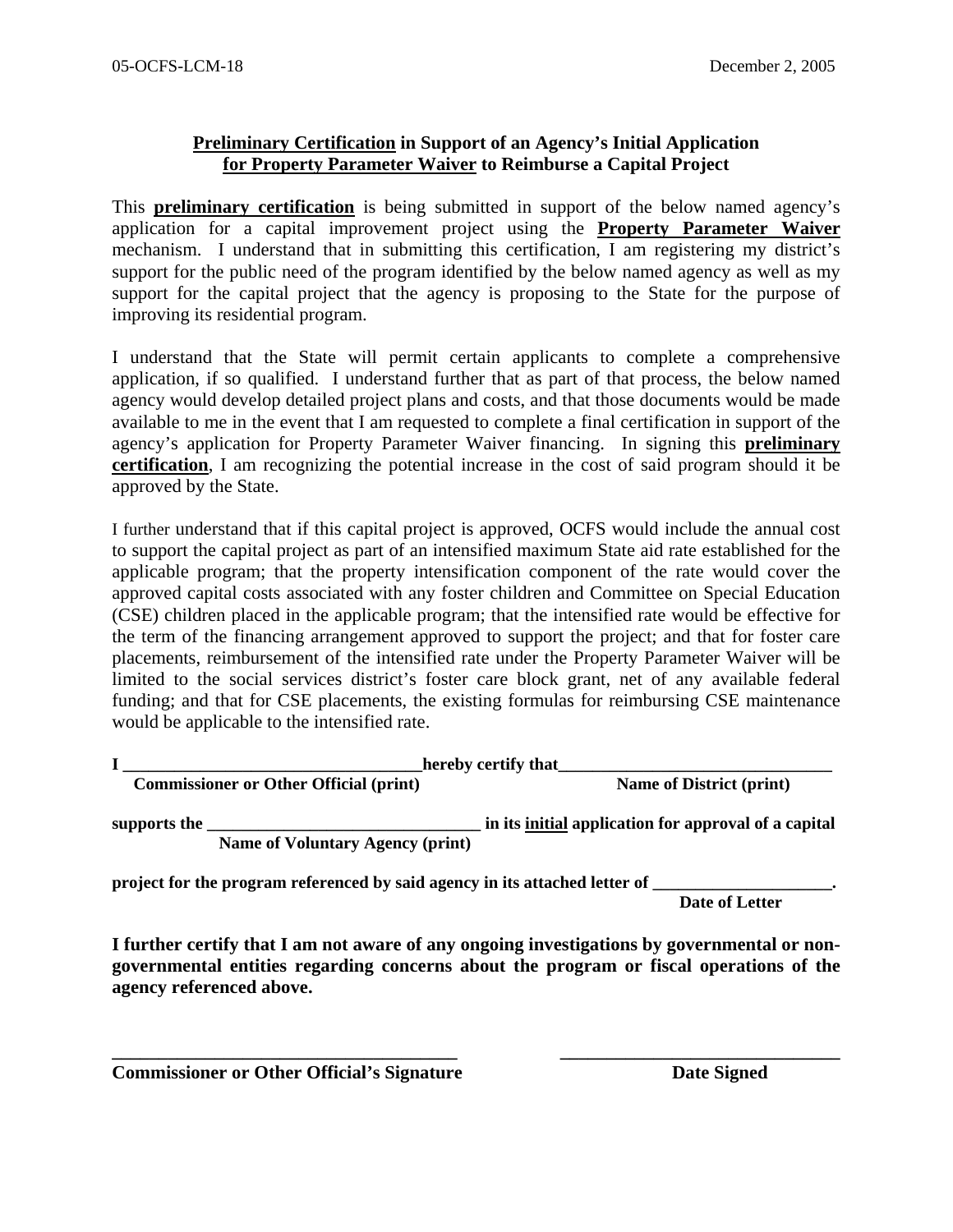## **Final Certification in Support of an Agency's Comprehensive Application for Property Parameter Waiver to Reimburse a Capital Project**

This **final certification** is being submitted in support of the below named agency's application for a capital improvement project using the **Property Parameter Waiver** mechanism. I understand that in submitting this certification, I am registering my district's support for the public need of the program identified by the below named agency as well as my support for the capital project that the agency is proposing to the State for the purpose of improving its residential program.

In signing this **final certification**, I understand that if this capital project is approved, OCFS would include the annual cost to support the capital project as part of an intensified maximum State aid rate established for the applicable program; that the property intensification component of the rate would cover the approved capital costs associated with any foster children and Committee on Special Education (CSE) children placed in the applicable program; that the intensified rate would be effective for the term of the financing arrangement approved to support the project; and that for foster care placements, reimbursement of the intensified rate under the Property Parameter Waiver will be limited to the social services district's foster care block grant, net of any available federal funding; and that for CSE placements, the existing formulas for reimbursing CSE maintenance would be applicable to the intensified rate.

|                                               | hereby certify that                                                         |                                                    |  |  |  |
|-----------------------------------------------|-----------------------------------------------------------------------------|----------------------------------------------------|--|--|--|
| <b>Commissioner or Other Official (print)</b> |                                                                             | <b>Name of District (print)</b>                    |  |  |  |
| supports the                                  | <b>Name of Voluntary Agency (print)</b>                                     | in its final application for approval of a capital |  |  |  |
|                                               | project for the program referenced by said agency in its attached letter of |                                                    |  |  |  |

 **Date of Letter** 

**I further certify that I am not aware of any ongoing investigations by governmental or nongovernmental entities regarding concerns about the program or fiscal operations of the agency referenced above.** 

**\_\_\_\_\_\_\_\_\_\_\_\_\_\_\_\_\_\_\_\_\_\_\_\_\_\_\_\_\_\_\_\_\_\_\_\_\_ \_\_\_\_\_\_\_\_\_\_\_\_\_\_\_\_\_\_\_\_\_\_\_\_\_\_\_\_\_\_** 

**Commissioner or Other Official's Signature Date Signed Date Signed**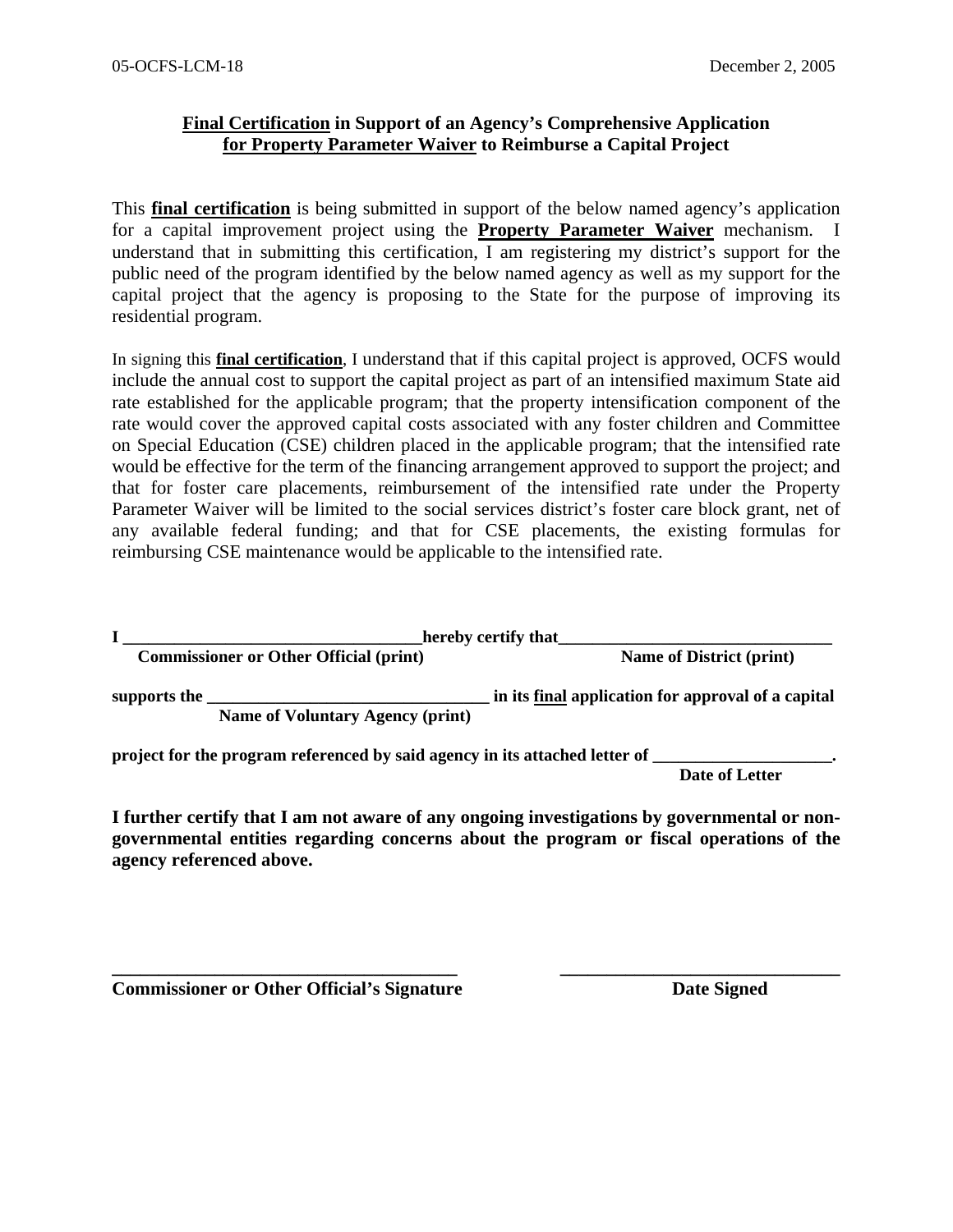## **CHAPTER 472 OF THE LAWS OF 2004 OVERVIEW OF TAX EXEMPT FINANCING PROCESS**

Chapter 472 of the Laws of 2004 of the State of New York ("Chapter 472") authorizes the Dormitory Authority of the State of New York ("Authority"), to issue a total of up to \$30,000,000 in bonds for the purpose of financing the renovation, equipping or replacement of existing residential facilities for children. The purpose of this summary is to provide potential applicants (referred to as "borrowers") with a general overview of the debt issuance process and the specific requirements of Chapter 472 related to the issuance of debt.

Tax-exempt financing is subject to the requirements of state law, as well as both federal tax and securities law, and as a result can be extremely complex for those not familiar with the process. Even though these requirements will not apply to the initial application process, your agency will be required to comply with them if it is determined to be eligible for financing under this program. Therefore, we thought it would helpful to give you a brief overview of these requirements.

#### Official Intent Requirement

Federal tax law provides that a recipient of tax-exempt bond proceeds may not use the proceeds of the bonds to reimburse itself for expenditures incurred prior to the issuance of the bonds unless certain requirements are satisfied. One of these requirements is that a borrower declare its "official intent" to reimburse itself from bond proceeds before the expenditures are made. A declaration of official intent typically takes the form of a resolution of the board of directors of a borrower and need only contain a general functional description of the applicable project.

It is strongly recommended that any agency interested in applying for a loan under Chapter 472 not incur any significant expenditures until it has first adopted a declaration of official intent. For those agencies that have already incurred expenditures for which they expect to be reimbursed, it will be necessary for the Authority's bond counsel to review your agency's resolution (or other evidence of intent) and supporting data to determine whether the requirements of federal tax law are satisfied.

#### Tax Questionnaire

The Authority's bonds will be issued as tax-exempt "qualified  $501(c)(3)$  bonds" under federal tax law. Therefore, bond counsel must conclude that each borrower is a  $501(c)(3)$  organization and that the project costs are "qualifying" costs under the Internal Revenue Code. To confirm that the requirements of tax law are satisfied, bond counsel will require each borrower to complete a "tax questionnaire." Among other things, this questionnaire will elicit information and supporting documentation from the borrowers regarding their corporate formation and governance as well as the character and use of its facilities (including any contracts or other agreements that permit their use by third parties).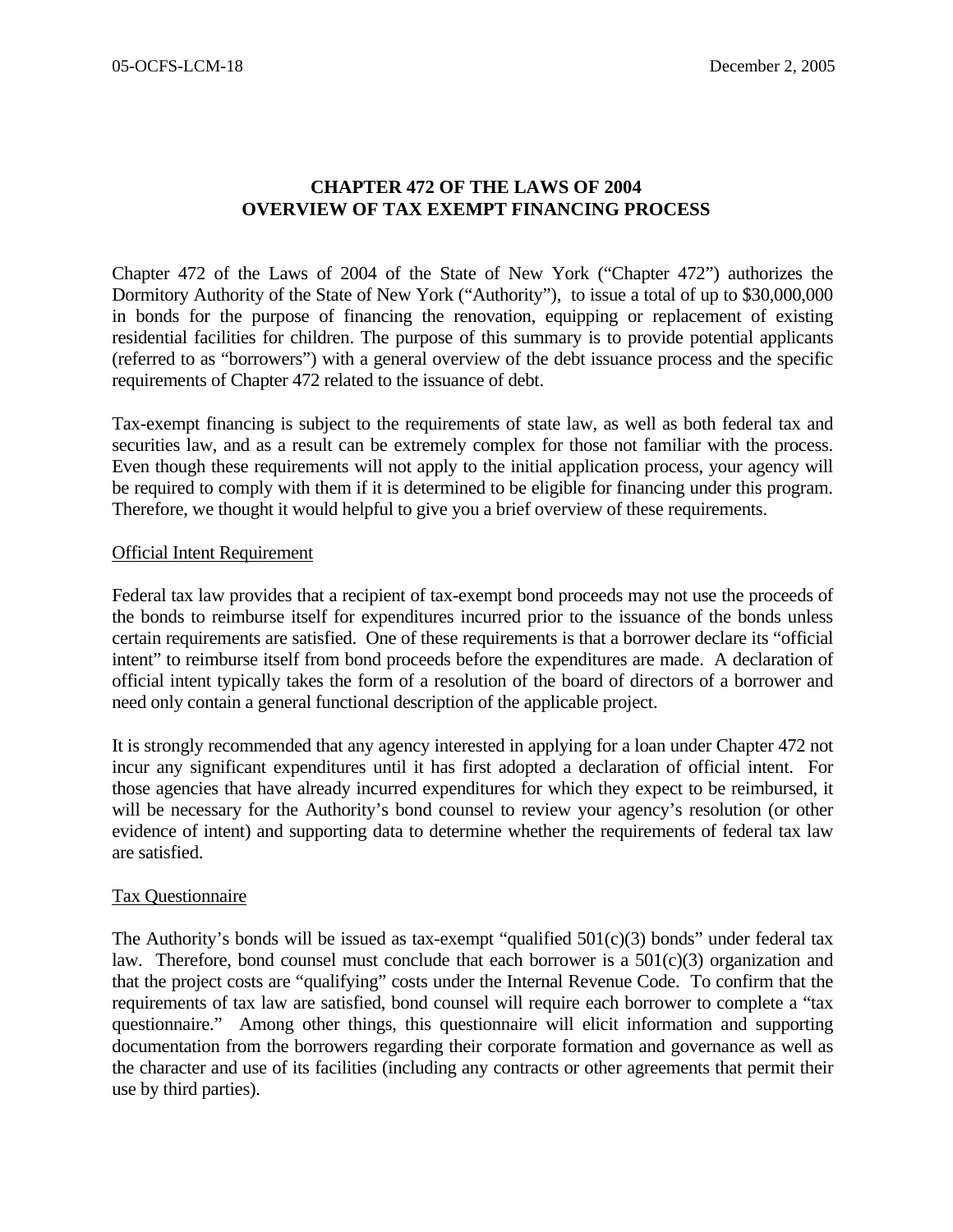## SEQRA

The authorization of bonds by the Authority to fund projects of the borrowers constitutes an "action" under the State Environmental Quality Review Act ("SEQRA"). Therefore, the Authority must comply with requirements of SEQRA before its board adopts financing documents.

In order for the Authority to initiate the SEQRA review, each borrower must complete an environmental assessment form ("EAF") for each project to be financed. The review process for minor renovations is generally quite simple and requires the completion of a Short EAF. For new construction projects, or where otherwise deemed appropriate by the Authority, the completion of a Long EAF is required. It may be possible to simplify the SEQRA review process if another governmental agency, such as a local planning or zoning board, will also be required to conduct a SEQRA review in connection with the project and that agency and the Authority coordinate their respective reviews.

#### Official Statement / Due Diligence

In order to enable the Underwriter to market bonds to potential investors, the Authority is required to prepare an Official Statement. The Official Statement will include a description of the bonds and the purposes for which they are being issued.

The preparation of the Official Statement is the responsibility of the Authority. The borrowers, however, will have responsibility for providing certain information required to be included in this document. Specifically, the borrowers must provide the Authority with a short description of their programs, sources of funding, and certain financial information. Each borrower will also be required to disclose any litigation, investigation, or other proceeding that could materially adversely affect its operations. Each borrower must provide the Authority with its most recent audited financial statements and its auditor's consent to publish the audited financial statements in the Official Statement. Also, depending on the nature of the financial information included in the Official Statement, the borrower, working with the underwriter's counsel, may be required to obtain a "procedures letter" from its auditor regarding the auditor's review of the borrower's financial information in the Official Statement.

The Underwriter's counsel will also request various documents from the borrowers (some of which will also be requested in the tax questionnaire) as part of its "due diligence" process. The Underwriter and its counsel will also meet with the borrowers, either by phone or in person, to conduct due diligence interviews.

## TEFRA Hearing

A portion of the Internal Revenue Code, known as the "Tax Equity and Fiscal Responsibility Act" or "TEFRA," requires the Authority to conduct a public hearing prior to the issuance of qualified  $501(c)(3)$  bonds. Pursuant to the Code, a notice must be published in one or more newspapers at least 14 days prior to the date of the hearing.

The preparation of this "TEFRA notice" requires each borrower to properly identify, by street address (or other description sufficient under federal tax law), each project to be financed or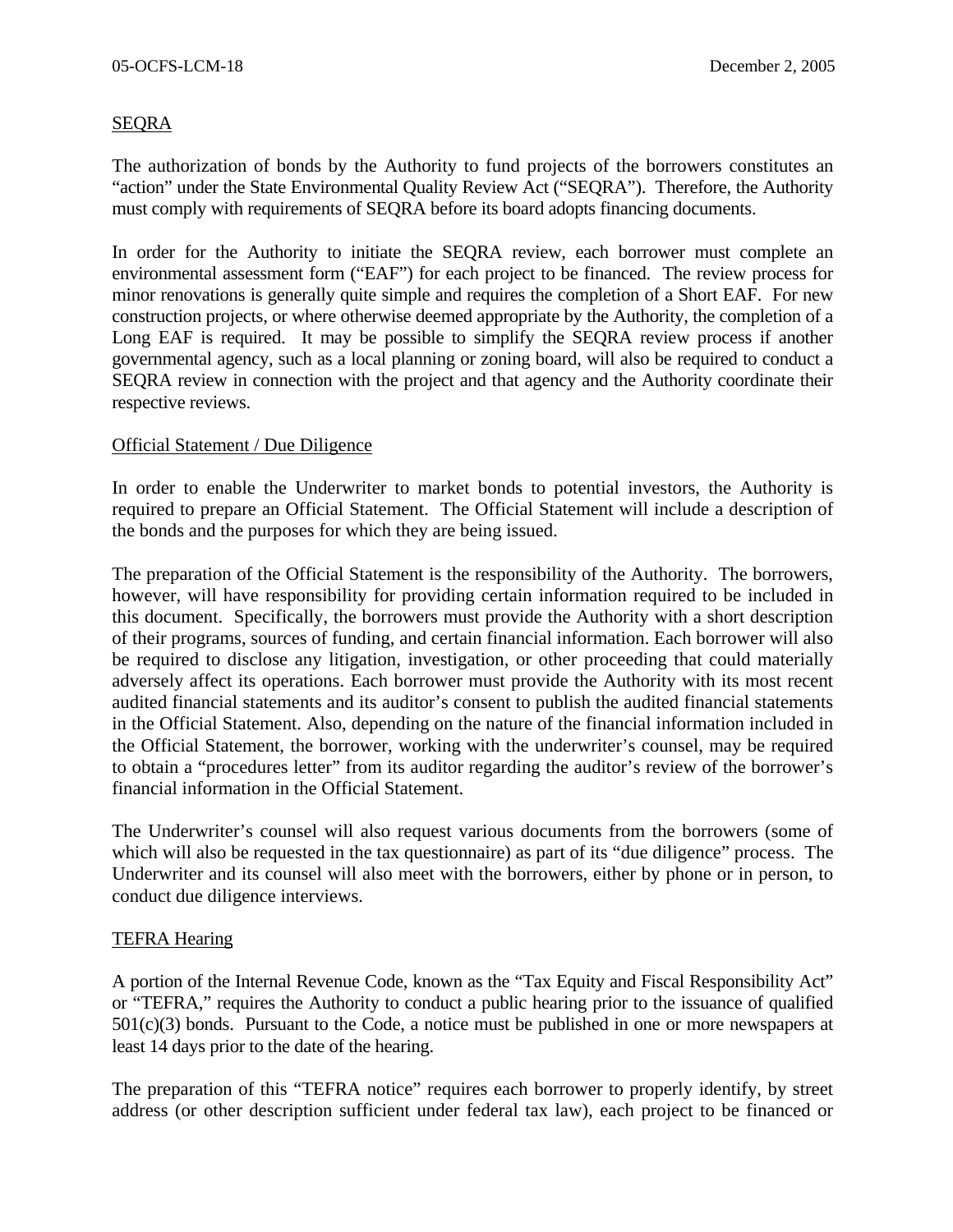refinanced with bond proceeds. Under federal tax law, proceeds of the bonds may only be expended for projects identified in the TEFRA notice.

#### Dormitory Authority Board Action

The Dormitory Authority may issue its bonds only upon receiving authorization from its 11 member board. Generally, obtaining this approval involves a two-step process. At the first board meeting, the board adopts a resolution authorizing staff to proceed with the transaction and engage the necessary professionals, such as bond counsel, to prepare the financing documents. At the second meeting, the board adopts the resolutions authorizing the issuance of the bonds. These board meetings are held on a monthly basis.

The Authority may adopt the financing documents only if there has been compliance with the requirements of SEQRA and TEFRA as discussed above. In addition, because the State's Public Authorities Control Board ("PACB") must approve all bonds issued by the Authority, the Authority will not adopt any financing documents unless the approval of PACB has been obtained. The PACB, which meets on a monthly basis, is comprised of representatives of the Division of Budget, the State Senate and the State Assembly.

In addition to the declaration of intent discussed above, the Authority also requires that each borrower adopt its own board resolution authorizing the borrowing of money from the Authority as a condition to the Authority's approval of the financing documents.

The financing documents approved by the Authority will include bond resolutions authorizing the issuance of the bonds and the form of loan agreement and other agreements to be entered into by the Authority and the borrowers. The borrowers and their counsel will need to thoroughly review drafts of the resolutions and loan agreement prior to action by the Authority board.

#### Bond Sale and Closing

After a preliminary version of the Official Statement has been distributed to potential investors, the Authority will sell the bonds to the Underwriter for re-sale to investors. The loans to the borrowers will be made with the proceeds from the sale of the bonds. The bonds will be sold in accordance with a Bond Purchase Agreement, in reliance upon a Letter of Representation from each borrower. The Letter of Representation, in effect, is the borrower's assurance that the information contained in the Official Statement relative to the borrower is accurate and complete. The Letter of Representation also recites that the borrower will defend and indemnify the Authority and the Underwriter from any losses sustained by them as a result of claims based upon inaccurate or incomplete information provided by the borrower.

The Authority will thereafter issue the bonds and the "closing" will take place. At that time, the borrower will be required to sign and deliver numerous documents, including the Loan Agreement, various security documents and agreements requiring the borrower to comply with disclosure obligations under federal securities laws as well as requirements imposed by federal tax laws. Counsel to each borrower will be required to deliver an opinion covering such things as corporate existence and authorization,  $501(c)(3)$  status, enforceability of the financing documents, and compliance with governmental requirements. As the financing progresses, the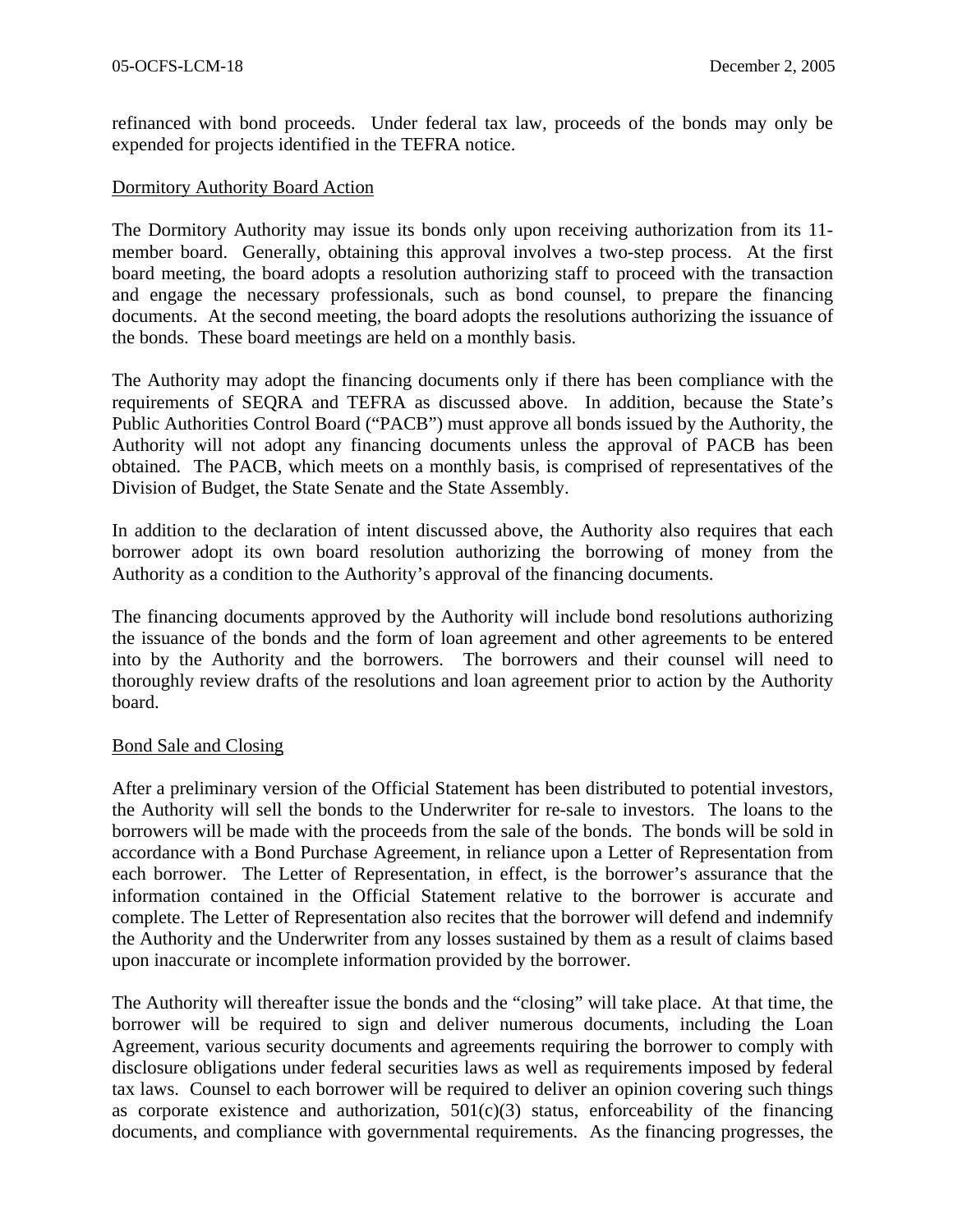borrowers and their counsel will be expected to thoroughly review drafts of these documents and collaborate in their preparation.

#### Financial Covenants

It is expected that the Authority's bonds will be secured by a municipal bond insurance policy. As a condition to the issuance of its insurance policy, the bond insurer may impose conditions on participation (*e.g.*, historical achievement of specified financial benchmarks) as well as ongoing financial covenants. These covenants may also restrict the ability of the borrower to issue debt in the future unless certain financial tests are satisfied

#### Lock-Box and Revenue Pledge

Chapter 472 requires that each borrower establish an account with a bank or trust company acceptable to the Authority into which the borrower must deposit all amounts received from any school district, social service district or any other payor on account of the residential services provided by the borrower ("Lock Box Account"). Each borrower is further required by Chapter 472 to grant the Authority a security interest in the Account. It also provides that the moneys on deposit in the Lock Box Account shall be subject to withdrawal by the borrower only after payment of amounts then due to the Authority. As a practical matter, the borrower will be able to access funds in the Lock Box Account without action by the Authority or another party, provided that it has paid the amounts due under the Loan Agreement.

In addition, Chapter 472 provides that each borrower include in each of its respective contracts with a social service district, school district or any other payor, a provision requiring that the borrower deposit all of its "maintenance rate payments" from such social service district or school district or other payor into the Lock Box Account. In the event of a failure by the applicable social services district or school district to make a "maintenance rate payment" to the borrower, the State Comptroller is required to withhold state reimbursement to the applicable social services district or school district in an amount equal to the unpaid obligation for the "capital financing add on rate" and pay over such sum to the Authority or the Bond Trustee upon certification of the Commissioner of the Office of Children and Family Services or the State Education Department, as applicable.

## Loan Documentation, Prior Pledges and Payoff Letters

Borrowers and their counsel will need to carefully review any existing loan documents for loans currently outstanding in order to ensure that they obtain any required consents or waivers from their existing lenders to borrow funds in this program. The borrowers and their counsel will likewise be required to identify any prior pledges of the borrowers' revenues and provide a comprehensive list of existing liens. Each borrower's counsel will eventually need to provide searches of county and state records, which will identify any outstanding liens or restrictions.

## Mortgage

Chapter 472 requires each borrower to grant to the Authority either a mortgage on the real property used by the borrower to provide residential services or such other interest in real property as is acceptable to the Authority. In connection with the granting of a mortgage to the